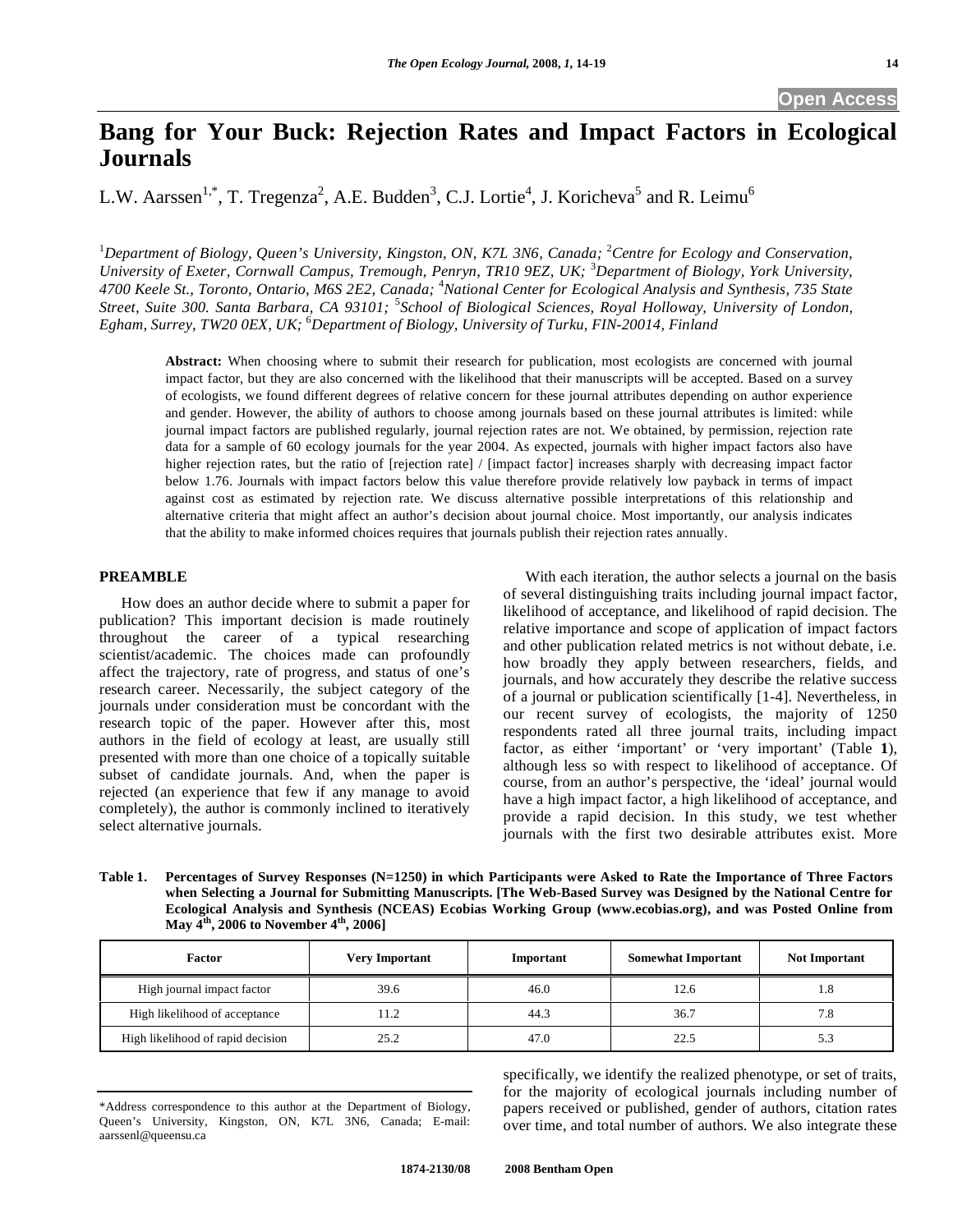findings with the submission preferences expressed by gender in the survey data and also provide a general metric of payback for cost (rejection) relative to gain (impact factor).

# **ANALYSES AND RESULTS**

 The sample pool of ecological journals (107) was defined as the inclusive list of journals listed in the 'Ecology' category by ISI Science (www.isiwebofknowledge. com). Rejection rates were assigned by contacting the editors independently for all 107 journals. Editors were asked to provide the rejection rate for their journal for 2004. The response rate was 56% (N=60 journals) (Table **2**). Impact factor was obtained from ISI Web of Science. The mean IF for responding journals (1.69) did not differ significantly from that of non-responding journals (1.86) (ttest; P=0.617).

 The likelihood of rejection increases with increasing journal impact factor (Fig. **1**, Pearson's product moment correlation:  $r = 0.741$ ,  $P < 0.001$ ; partial correlation with number of papers published in 2004 held constant:  $r = 0.687$ , *P*<0.001). This is not surprising, however the relationship is more accurately described as 'triangular' with a linear 'lowerbound' to the distribution (dashed line in Fig. **1**). In other words, there is an absence of high impact factor journals with a low rejection rate (the bottom right corner), but there are many journals with a low impact factor and relatively high rejection rates (top left corner of the graph).

**Table 2. The 60 Journals from the 'Ecology' Category List Provided by ISI Web of Science (http://www.isiwebofknowledge.com/) that Responded to Our Request for Rejection Rate Data** 

| <b>American Naturalist</b>           | <b>Journal of Evolutionary Biology</b>     |  |  |
|--------------------------------------|--------------------------------------------|--|--|
| <b>Animal Conservation</b>           | J of Experimental Marine Biol and Ecol     |  |  |
| Annales Zoologici Fennici            | J of the NA Benthological Society          |  |  |
| <b>Applied Vegetation Science</b>    | Journal of soil water conservation         |  |  |
| <b>Aquatic Microbital Ecology</b>    | Journal of Vegetation Science              |  |  |
| <b>Austral Ecology</b>               | Journal of Wildlife Management             |  |  |
| <b>Basic and Applied Ecology</b>     | Landscape Ecology                          |  |  |
| <b>Behavioural Ecology</b>           | Microbial Ecology                          |  |  |
| Biotropica                           | Natural Areas Journal                      |  |  |
| Chemoecology                         | New Zealand Journal of Ecology             |  |  |
| <b>Conservation Biology</b>          | Northeastern Naturalist                    |  |  |
| Ecography                            | Oikos                                      |  |  |
| <b>Ecological Economics</b>          | Oryx                                       |  |  |
| <b>Ecological Engineering</b>        | Proceedings of the Linnean Society of NSW  |  |  |
| <b>Ecology Letters</b>               | Paleobiology                               |  |  |
| <b>Ecological Research</b>           | Pedobiologia                               |  |  |
| Ecoscience                           | Plant Ecology                              |  |  |
| Ecosystems                           | Polish Journal of Ecology                  |  |  |
| Ecotoxicology                        | Polar Biology                              |  |  |
| <b>Evolutionary Ecology</b>          | Population Ecology                         |  |  |
| <b>Evolutionary Ecology Research</b> | Rangeland Journal                          |  |  |
| Evolution                            | <b>Restoration Ecology</b>                 |  |  |
| <b>Functional Ecology</b>            | South African Journal of Wildlife Research |  |  |
| Global Ecology and Biogeography      | Southeastern Naturalist                    |  |  |
| Journal of Animal Ecology            | Southwestern Naturalist                    |  |  |
| Journal of Applied Ecology           | Western North American Naturalist          |  |  |
| Journal of Arid Environments         | Wetlands                                   |  |  |
| Journal of Biogeography              | Wildlife Biology                           |  |  |
| Journal of Chemical Ecology          | Wildlife Monographs                        |  |  |
| Journal of Ecology                   | Wildlife Society Bulletin                  |  |  |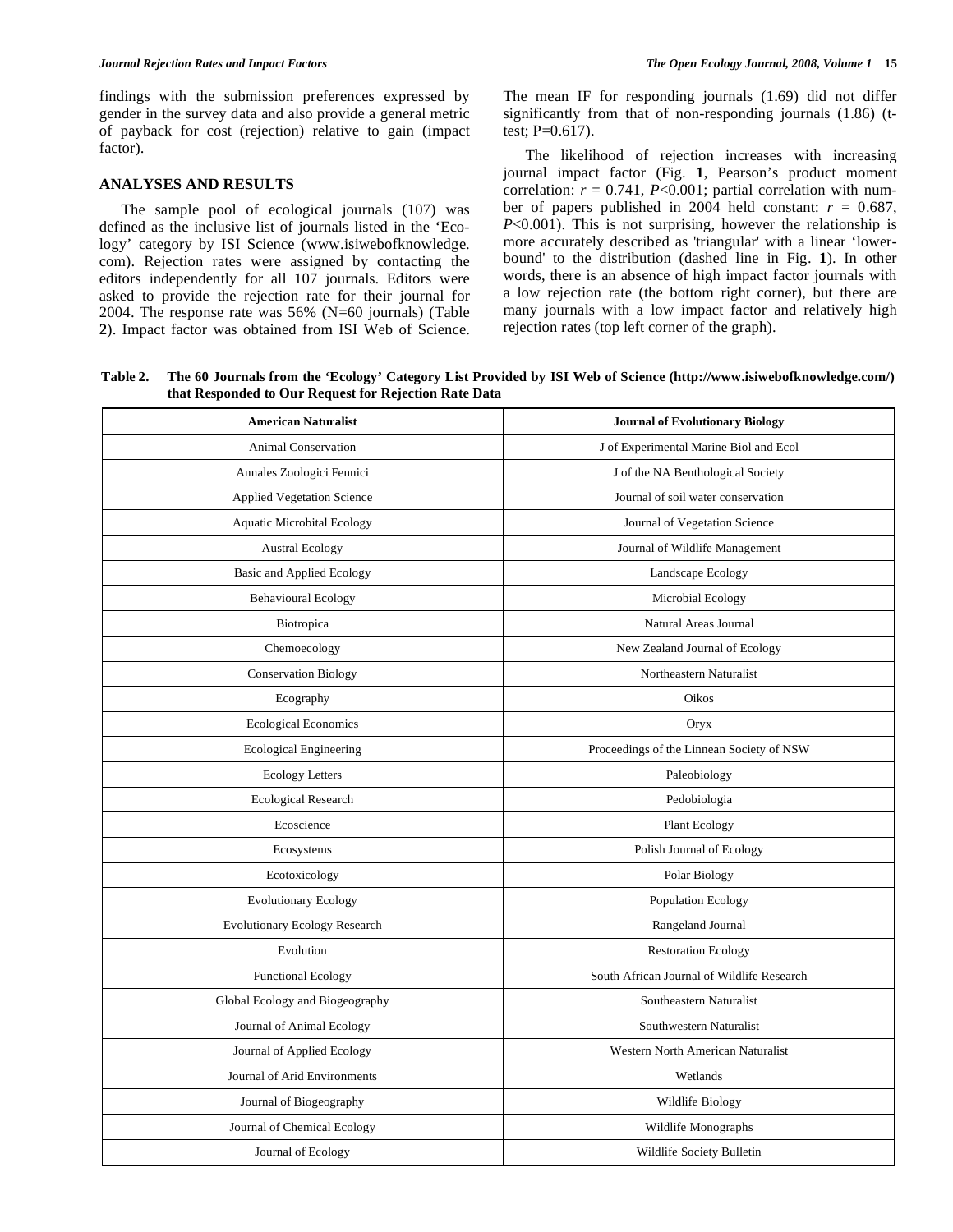

**Fig. (1).** Scatterplot showing the relationship between journal impact factor in 2004 and the percentage of papers rejected in 2004 for 60 journals listed in the 'Ecology' category by ISI Web of Science (http://www.isiwebofknowledge.com/). The relationship is significantly positive (partial correlation with number of papers published in 2004 held constant:  $r = 0.687$ ,  $P < 0.001$ ), but note the generally triangular data distribution with a 'lowerboundedness' indicated by the dashed line through the origin.

 Authors wishing to be strategic in their publishing behaviour might selectively favour journals with a low rejection rate to impact factor (RR/IF) ratio for submission of their articles. In our dataset, the median RR/IF ratio was 32.1 (range  $16.5 - 200.8$ ). Therefore, journals with a ratio above this value may represent a more 'risky' strategy given a relatively low payoff, and it is unfortunate that rejection rate information is not readily available to authors.

 There was an inverse relationship between journal impact factor and the RR/IF ratio (Fig. 2,  $F_{1,58} = 241.94$ , p<  $0.001$ ,  $r^2 = 0.81$ ) with higher impact factor journals demonstrating a lower (more favourable) ratio. There was no tendency for either applied journals or fundamental journals to have relatively low ratios. The point at which the inverse regression intercepts the median ratio value of 32.1 is where the journal impact factor is 1.76. Hence in the absence of information on rejection rate, authors wishing to balance publication in a high impact factor journal against rejection rate should target journals with an impact factor above this value. Of course this value may change annually with changing impact factors and rejection rates, thus recommending that journals publish both metrics on a regular basis. This finding is entirely surprising in that the assumption most commonly adopted in ecology is that to submit to a lower impact journal comes at a limited to no cost in terms of rejection, i.e. net payback likely exceeds cost of rejection. This is not necessarily the case based upon the analysis of cost versus benefit proposed here. Admittedly, some lower impact journals do have favourable ratios (<32.1). However, below an impact factor of 0.9, all journals' ratios exceed



**Fig. (2).** Relationship between journal impact factor and the ratio of rejection rate to impact factor. Solid line represents a significant inverse relationship and dashed line reflects the median ratio of 32.1.

the median value which suggests that there is little to recommend these journals for an author that is deciding where to submit.

 This trade-off between impact factor and the likelihood of manuscript acceptance presents an interesting dilemma given the results from our on-line survey indicating that most authors rank both of these journal traits as important or very important in deciding where to submit. Moreover, the relative importance placed on journal impact factor versus acceptance probability depends on whether an author had previously published in top-ranking, high impact factor journals. Impact factor was more important to the authors that had previously published in these journals ( $\chi^2$ <sub>3</sub> = 30.99, p < 0.001), whereas acceptance probability was more important for those authors that had not  $((\chi^2)^3 = 17.86, p < 0.001)$  (Fig. 3). (There was no difference with respect to decision time, Fig. **3**). In addition, females were significantly more concerned about a journal's acceptance probability than were males ( $\chi^2$ <sub>3</sub> = 11.23, p = 0.011), whereas males were more concerned about rapid decision time  $(\chi^2_3 = 9.81, p = 0.020)$  (Fig. 3). (There were no gender differences with respect to the importance of impact  $\text{factor } (\chi^2_{3} = 2.46, \, \text{p} = 0.482; \, \text{Fig. 3}).$ 

 Differences in the reported submission strategies by gender or career stage in the survey data has important implications on publication bias. Consider for example, the author who is ready to submit a new and very high quality manuscript, i.e. with high 'relative actual merit', or RAM [5], but the author chooses to submit the paper to a journal with a relatively modest rejection rate  $-$  e.g. because the author, working in a competitive field or with a novel idea, may be anxious to get the paper published quickly. One way to do this is to avoid the potential delay associated with starting at the top and submitting repeatedly to a list of journals with progressively lower impact factors. Hence, the author gets the paper published relatively quickly because the paper required only one submission – to a journal with a relatively modest rejection rate. However, because the journal also has a relatively modest impact factor (Fig. **1**), this is used directly by colleagues as an indicator of only modest 'relative perceived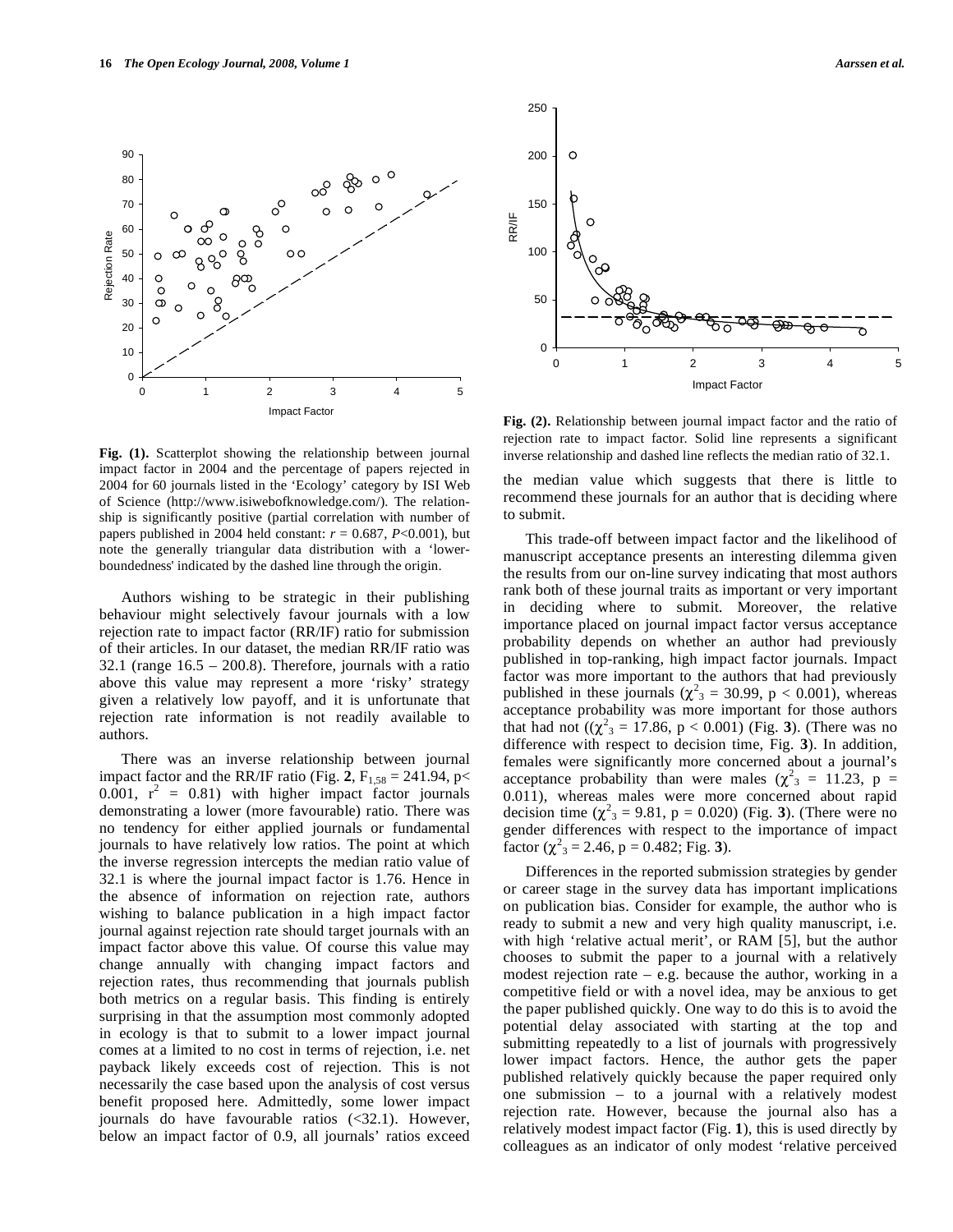

**Fig. (3)**. Percentages of survey responses (N=1263) in which participants were asked to rate the importance of three factors when selecting a journal for submitting manuscripts: journal impact factor, likelihood of acceptance, and likelihood of rapid decision. In the top panel respondents were grouped according to whether they had published previously in one or more of ten top-ranking, high- impact-factor journals (Nature, Science, PNAS, PLoS Biology, Current Biology, Ecological Monographs, American Naturalist, Ecology, Ecology Letters, Evolution) ('Top 10), or not ("Non Top 10"). In the bottom panel, respondents were grouped by gender. [The web-based survey was designed by the National Centre for Ecological Analysis and Synthesis (NCEAS) Ecobias working group (www.ecobias.org), and was posted online from May  $4<sup>th</sup>$ , 2006 to November  $4<sup>th</sup>$ , 2006].

merit' (RPM) [5]. This disadvantage for the author comes into effect immediately upon publication and is guaranteed to last for at least a few years because it takes this long for the paper to attain any noticeable citation rate that might accrue because of its own RAM, rather than the RPM that is attached to it simply because of the journal name that it is published in.

#### **Consideration of Other Journal Phenotypic Traits**

 The number of papers published in 2004 for the journals analyzed here was also positively correlated with impact factor (partial correlation,  $r = 0.316$ ,  $P = 0.05$ )) but not with rejection rate (partial correlation,  $r = 0.048$ , *P*>0.05). These trends suggest at least three potential causative relationships. First, number of papers published may be a driver of impact. Journals that publish more

papers may have a higher statistical probability, simply because of their sheer numbers, of publishing the best of the best papers (a kind of 'sampling effect'). This will have little or no effect on their mean impact factor [see Yasui [6] for treatment of an analogous situation in biology] because impact is calculated as a ratio of citations to articles published. Nevertheless, if exceptionally high quality (EHQ), but rare, papers are the main drivers of a journal's impact factor [7], the journals with highest impact factors should generally be the small ones that got 'lucky'. Medium impact factor journals will be large ones that always get their fare share of EHQ submissions, and poor impact factor journals should be the small ones that didn't get lucky that year. This allows us to make a clear prediction: if there is a significant sampling effect, we would expect to find greater between-year variance in impact factor for those journals that publish relatively few papers per year. This pattern has been previously reported for a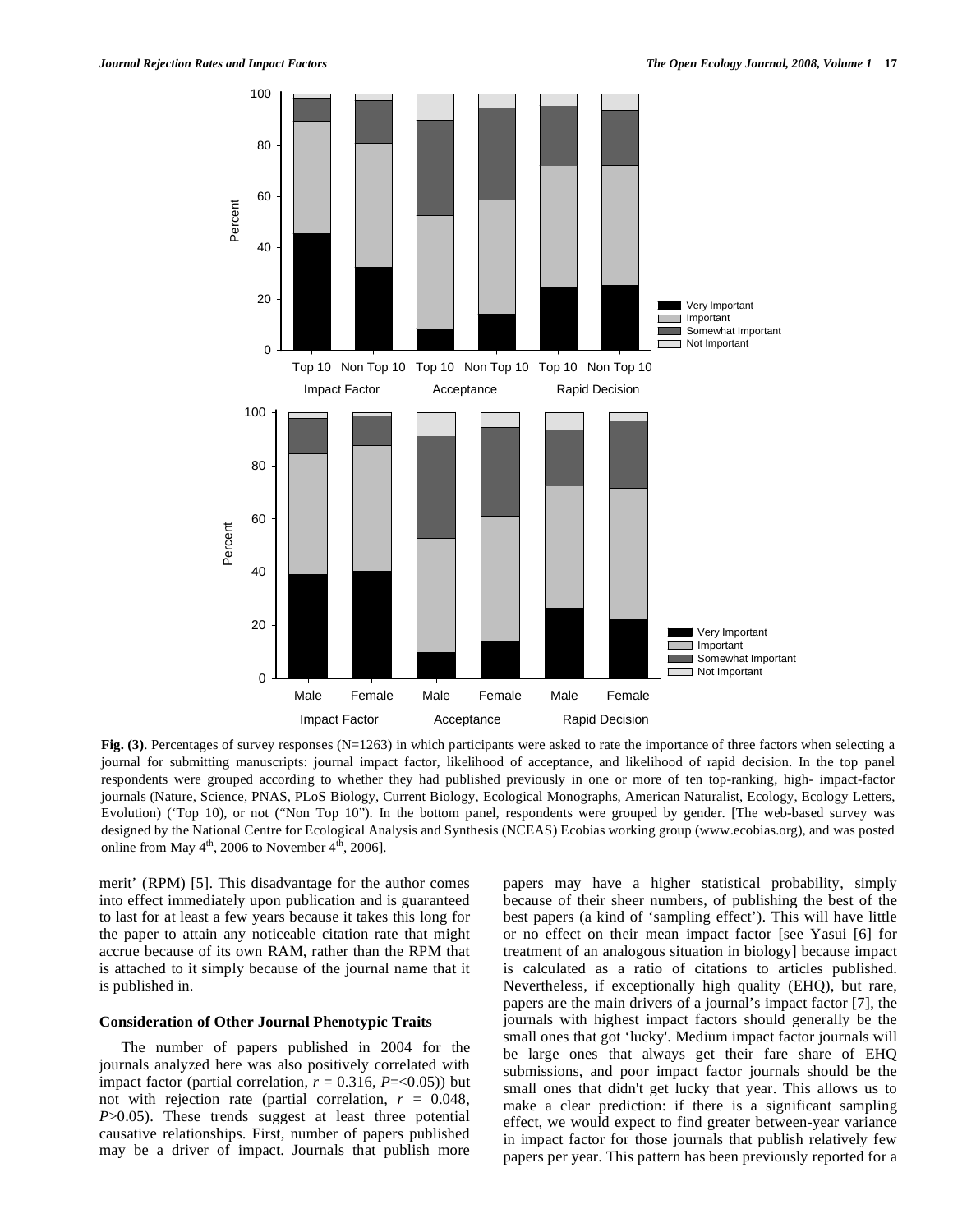sample of 4000 journals [8]. Analysis of the 85 journals listed as ecology where data are available for all years 2000-2005 fails to replicate this result: a Spearman correlation of mean number of papers published by each journal over the 6 years with the standard deviation in impact factor finds no relationship between the two  $(R =$  $0.05$  P = 0.97). There is a positive correlation between mean journal size and impact factor over these 6 years ( $R =$  $0.34$  P =  $0.001$ ).

 Second, impact factor itself may be a driver of rejection rate. Compared with lower impact factor journals, higher impact factor journals may attract more submissions and so these journals generally respond to (or cope with) this higher volume in one of two ways: (a) publish more of them (in terms of absolute numbers published), and (b) reject a higher percentage of the submissions. Mostly, however they do (b), as suggested by the fact that the strongest correlation is between impact factor and rejection rate.

 Thirdly, rejection rate may be the driver of impact. Under this scenario, higher rejection rate alone directly elevates the impact factor of the journal by filtering out inferior manuscripts and only publishing the best. This effect could also be further promoted by perception of journal quality by the community in that if a journal is harder to publish in, it must be a better journal (although as shown above, this perception can be wrong).

 To contrast the causal explanations, we used longitudinal (between-year) rejection rate data that were provided by 16 journals. We calculated correlation coefficients between rejection rate and the number of citations those articles received in the following year and between rejection rate and the number of papers published for each journal separately. We then used these values to calculate a common correlation coefficient and a *t* value for significance testing [9]. We detected a significant positive correlation between rejection rate and number of citations in the next year ( $R = 0.27$ ,  $t = 2.51$ . d.f. = 79, P = 0.014) which supports the latter explanation that rejecting more papers increases quality. However, there was also a significant positive correlation between rejection rate and the number of papers published ( $R = 0.26$ ,  $t = 2.35$ , d.f. = 79,  $P = 0.021$ ) which also supports the explanation that higher rejection rates are a response to higher numbers of manuscripts submitted. Hence, high rejection rate does provide a means to publish higher impact papers but the 'decision' to reject at a high rate is likely a response by editors to high submission volume.

 Other attributes of a journal might include the proportion of papers that are female first-authored, the mean number of authors that are published within a given journal, or sensitivity of the performance of the journal to other measures in addition to impact factor. Here, the proportion of the female first authors did not relate to rejection rate (Regression analysis,  $r^2 = 0.001$ ,  $p = 0.77$ ) which suggests that gender of published papers does not predict rejection rate. However, this is the pool of already published papers and there were significantly more male first-authored papers (ANOVA,  $F = 414$ ,  $p = 0.0001$ ; mean proportion male =  $0.78$  +/- 0.01). Hence, it would be invaluable to compare the distribution of papers submitted

to journals by impact factor. The mean number of authors per paper published within a journal also did not relate to the rejection rate (Regression analysis,  $r^2 = 0.02$ ,  $p = 0.26$ ) and only very weakly to impact factor (Regression analysis,  $r^2 =$ 0.07,  $p = 0.04$ ) which differed from previous studies showing that articles with more authors generally accrue greater citations [10]. Finally, the h-index for journals for a specific year can be used to compare journal performance [11]. This index was tested as an alternative to impact factor with the 60 journals reporting rejection rates and there was a positive, triangular-bounded distribution similar to the impact factor pattern. Hence, a ranked list of the most highly cited papers within each journal (h-index) also supports the conclusion that in some journals very highly cited papers correspond to a high rejection rate but that in other journals with few highly cited papers rejection rate can still be very high.

### **Recommendations and Solutions**

 Not all journals are created equal. Some journals provide relatively low payback in terms of impact against cost as estimated by rejection rate. This is a novel finding. If authors are concerned with impact, then these individuals should not submit to journals with an impact factor less than 1.76. However, a journal that has a low impact factor may also have a high rejection rate (toward the top left corner in Fig. **1**) simply because it has a high submission rate of low quality papers. Since the probability of rejection is also a function of the quality of one's paper, then a high quality paper submitted to a journal with a high RR/IF ratio should have a higher likelihood of acceptance than predicted on the basis of the journal's rejection rate.

 Differences in submission strategy by gender or career stage can promote bias in that perceived rejection rate of a journal is assumed lower for lower impact journals and the decision to submit to these journals is not equal between different groups of scientists. This inaccurate assessment means that those less aggressive or confident pay a greater cost. Hence, journals should report rejection rate annually. The gain associated with increased rejection rate is not driven by a sampling effect and does to a certain extent reflect quality of papers published. However, we strongly encourage editors to carefully consider and track rejection rates (including author demographics if possible) as increasing the rate of rejection due to increased submission volume is not the only solution to saturation within a discipline of potential publications. Finally, we would be remiss without reminding readers that impact factor is but one criterion to judge the success of a publication, and that authors and editors alike should consider alternatives when assigning merit to publications.

# **ACKNOWLEDGEMENTS**

 This research was conducted as part of a working group – 'The role of publication-related biases in ecology' – supported by the National Center for Ecological Analysis and Synthesis (NCEAS), funded by NSF (Grant no. DEB-0072909).

# **REFERENCES**

- [1] Kokko H, Sutherland WJ. What do impact factors tell us? Trends Ecol Evol 1999; 14: 382-384.
- [2] Krell FT. Why impact factors don't work for taxonomy. Nature 2002; 415: 957.